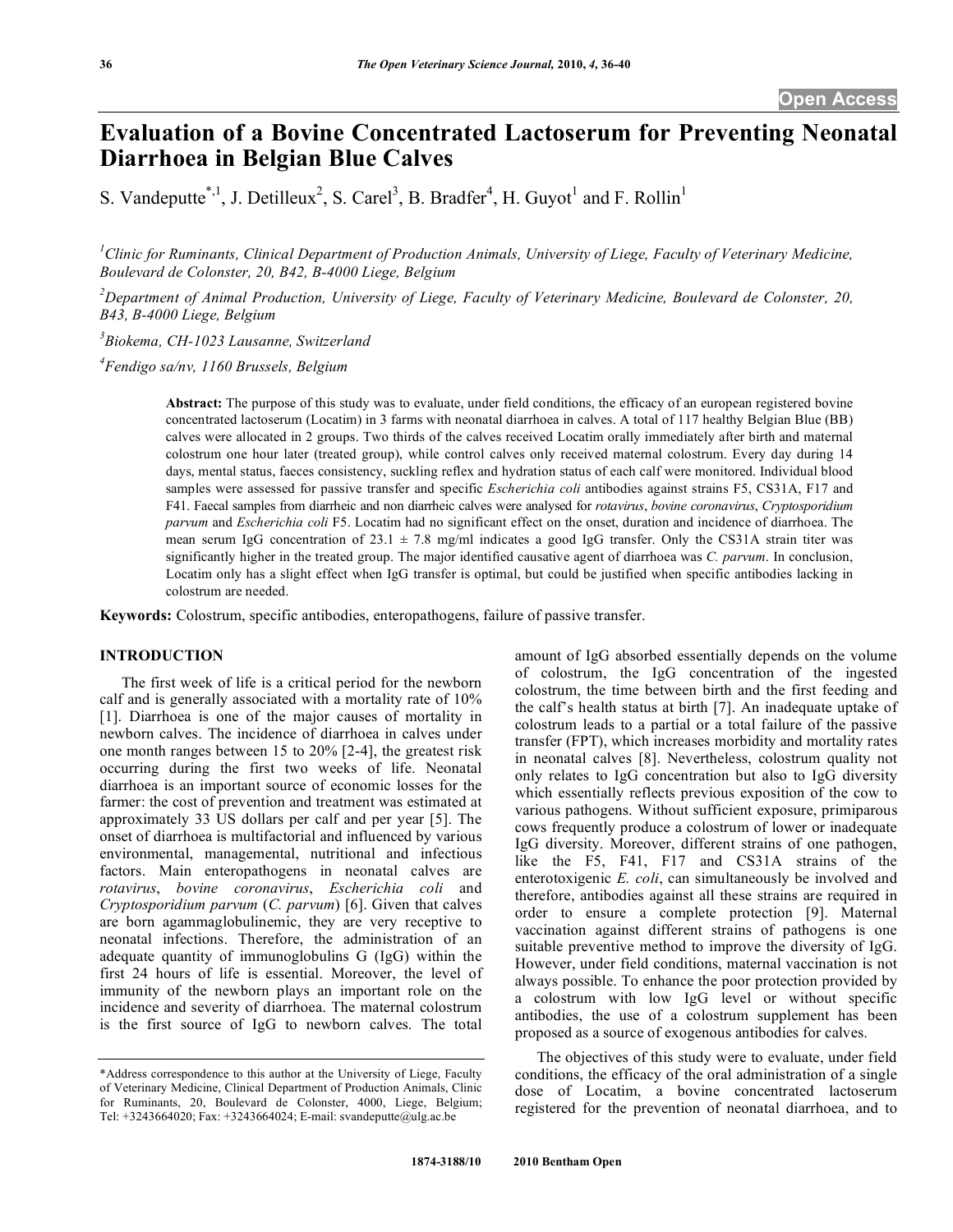measure the effect of this administration on the calves' serum total IgG and specific IgG concentrations.

# **MATERIALS AND METHODOLOGY**

### **Study Protocol**

 The study protocol was approved by the ethics committee of the University of Liege (ethics file n°512). Animals used were newborn calves of the hypermuscled Belgian Blue (BB) breed from three different farms presenting neonatal diarrhoea problems. All calves were born by C-section and had to be clinically healthy for inclusion in the protocol. Each selected calf was monitored during the first fourteen days of life (duration of the study). Farms were visited once a week at a regular interval during 17 weeks. Immediately after birth, calves were alternately allocated in 2 groups (treated or control calves). Sequentially, 2 calves orally received 60 ml of an european registered bovine concentrated lactoserum (N° EU/2/99/011/001) with a certified antibody titer  $\geq 2.8 \log_{10}$  for *E. coli* F5;  $\geq 3.1 \log_{10}$ for *E*. *coli* CS31A;  $\geq$  3.2 log<sub>10</sub> for *E*. *coli* F17;  $\geq$  3.2 log<sub>10</sub> for *E*. *coli* F41;  $\geq$  3.2 log<sub>10</sub> for *rotavirus* and  $\geq$  3.2 log<sub>10</sub> for *bovine coronavirus* (Locatim; Biokema; Switzerland) within the first hour of life. Each pair of treated calves was followed by one control calf. Calves received 4 litres of fresh maternal colostrum one hour after Locatim uptake and, for the control group, as soon as possible after birth. For each calf, mental status, faecal consistency (FC), suckling reflex (SR) and

hydration status (HS) were monitored daily throughout the study, according to a scoring table (Table **1**). A calf was considered diarrheic when the FC was  $\geq$  2. No concurrent medication was administered to clinically healthy calves during the period of this study. When calves presented signs of a clinical disease (diarrhoea or other), a treatment was established by the farms' veterinarian.

# **Farms and Animals**

 One hundred seventeen calves, 65 females and 52 males were included in the study. A brief description of the 3 farms and the repartition of calves by farm are presented in Table **2**.

### **Data and Samples Collection**

 The colostrum density was assessed at a temperature of 25 $\degree$ C with a colostrum densitometer (precision of 12.5 g/L). For each calf, blood samples were collected between days 3 and 8 after birth (depending on the fixed day of visit) by jugular venipuncture into evacuated serum tubes. Serum was separated by centrifugation (1,500 x g during 10 minutes), frozen at -20°C and analysed blindly by the Biokema QC laboratory (Switzerland) by HPLC for the total IgG content and by microagglutination for the titration of specific IgG against F5, F17, F41 and CS31A *E*. *coli* strains. Faecal samples were collected from 28 diarrheic and 13 nondiarrheic calves directly from rectum and analysed with a BioX K071 kit (Bio-X Diagnostics, Belgium) for *rotavirus*, *bovine coronavirus*, *E*. *coli* K99/F5 and *C. parvum.*

**Table 1. Clinical Scoring Evaluation of Calves for Mental Status, Suckling Reflex, Faecal Consistency and Hydration Status** 

| <b>Score</b>               |                                                   |                                                               |                                                          |                                                               |                                                     |
|----------------------------|---------------------------------------------------|---------------------------------------------------------------|----------------------------------------------------------|---------------------------------------------------------------|-----------------------------------------------------|
| <b>Mental Status</b>       | depressed but standing<br>normal                  |                                                               | sternal recumbency                                       | lateral recumbency                                            |                                                     |
| <b>Suckling</b><br>Reflex  | weak but coordinated<br>strong and<br>coordinated |                                                               | disordered chewing                                       | absent                                                        |                                                     |
| Faecal<br>Consistency      | normal                                            | semi-solid                                                    | liquid                                                   | aqueous and abundant                                          |                                                     |
| Hydration<br><b>Status</b> | normal                                            | - enophtalmus of 1-2 mm<br>- skin fold persisting 3 to 4 sec. | - enophtalmus of 3-5 mm<br>- skin fold persisting 5 sec. | - enophtalmus of 6-7mm<br>- skin fold persisting 6 to 10 sec. | - enophtalmus $\geq 8$ mm<br>- persisting skin fold |

| Table 2. Description of the 3 Farms and Repartition of Calves by Farm |
|-----------------------------------------------------------------------|
|                                                                       |

|                         | <b>Farms</b>                                    |                                                             |                                                                                  |  |
|-------------------------|-------------------------------------------------|-------------------------------------------------------------|----------------------------------------------------------------------------------|--|
|                         | A                                               | B                                                           | C                                                                                |  |
|                         |                                                 |                                                             |                                                                                  |  |
| Number of calves        | 44                                              | 21                                                          | 52                                                                               |  |
| Housing of calves       | free calves behind dams                         | attached calves beside dams                                 | free calves allotted by 12/stall or alone in an<br>individual box                |  |
| Calves feeding          | suckling calf (free calf)                       | suckling calf $(2x/day)$                                    | bottle and nipple fed $(2x2$ litres milk/day)                                    |  |
| Reproduction            | artificial insemination and natural<br>breeding | natural breeding                                            | artificial insemination and embryo transfer on<br>Holstein Friesian (HF) heifers |  |
| Vaccination             | no                                              | against rotavirus, bovine<br>coronavirus and E. coli F5/F41 | no                                                                               |  |
| Mineral complementation | yes                                             | yes                                                         | not for HF heifers                                                               |  |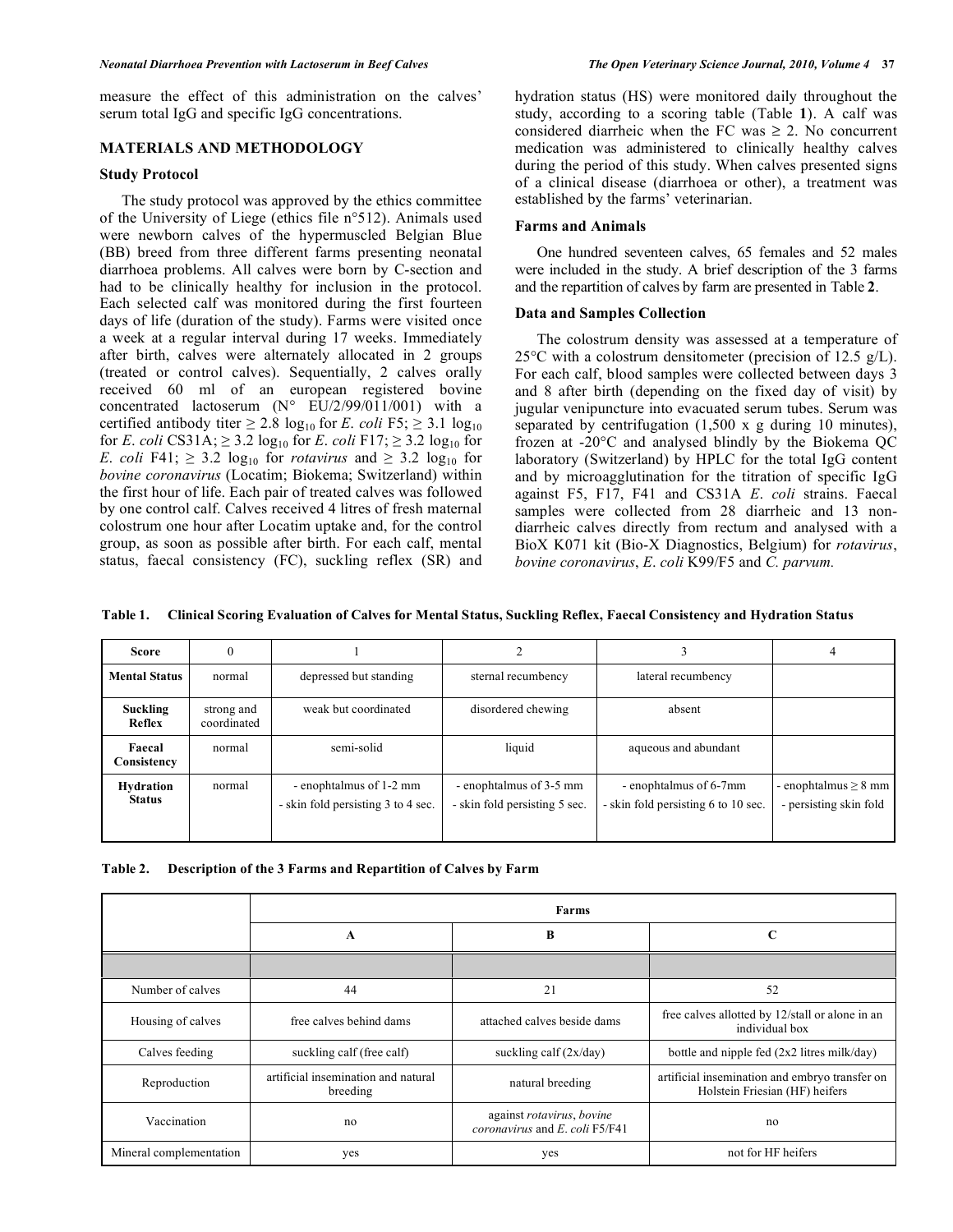#### **Statistical Data Analysis**

 All results were analysed using the program SAS (Statistical Analysis System, 6.03 Edition).

 The animals were classified in 4 groups: with or without diarrhoea and treated or control. A chi-square test was used to test the differences in numbers between farms and between the four calf groups. A Fischer's Exact Test was used to test differences between farms and calf groups of the day of diarrhoea onset and the diarrhoea duration and results of coprological analysis. The General Linear Model (GLM) procedure was used to assess the effects of treatment (Locatim or control), FC (diarrheic or non diarrheic) and farms as well as the interaction between effects of farms and treatment, treatment and FC and farms and FC. All data are given as mean  $\pm$  standard deviation (S.D.) and differences were considered statistically significant at the  $P < 0.05$  level.

# **RESULTS**

# **Clinical Scores**

 The number of diarrheic calves was not significantly different between treated ( $n = 27$  calves) and control ( $n = 38$ ) calves) groups. The day of diarrhoea onset and its duration were significantly different between farms, with earlier diarrhoea appearing in farm C (day 3) and a shorter duration in farm B ( $1.2 \pm 0.5$  days). The administration of Locatim had no significant effect on the time of onset or on the duration of diarrhoea, although a slightly shorter duration was observed in the treated group.

 In comparison with farms A and B, farm C had significantly more diarrheic calves presenting mental status and SR scores higher than 0. No sign of dehydration was observed in the three farms. The mental status, SR and HS scores were not significantly different between treated and control groups.

### **Faecal Samples**

 *C. parvum* was the most prevalent enteropathogen found, present in 31 samples, followed by *rotavirus* present in 9 samples. *Bovine coronavirus* was detected in 4 samples of farm A and *E. coli* F5 in one sample of farm C. *C. parvum* was the only pathogen detected in farm B and was found significantly more often in faecal samples of diarrheic calves. A mixed infection involving two enteropathogens was found in 24% of all faecal samples and was observed in 32% of diarrheic and 8% of non diarrheic faecal samples. Most frequently, the mixed infection was a combination of *C. parvum* and *rotavirus*. Results of faecal samples analysis

from diarrheic and non-diarrheic calves for *rotavirus*, *bovine coronavirus*, *E. coli* F5 and *C. parvum* are presented on Table **3**.

# **Colostrum Density, Serum IgG Concentration and Specific IgG Transfer**

 Colostrum density and serum IgG concentration were not significantly different between farms nor between diarrheic and non-diarrheic calves. Mean colostrum density was 103 ± 17 g/L, colostral density below 75 g/L was observed in 5 primiparous HF cows from farm C. Mean serum IgG concentration was  $23.1 \pm 7.8$  mg/ml. A total FPT was diagnosed in 24 calves: in 22 cases (20%) the serum IgG was lower than 16 mg/ml and 2 cases (2%) had less than 10 mg/ml. Only the CS31A *E*. *coli* titer was significantly higher for the treated group compared to the control group. No significant difference of serum IgG concentration and specific IgG transfer was found between diarrheic and non diarrheic calves. Colostrum density, serum IgG concentration and *E. coli* strains antibodies titers are presented in Table **4**.

### **DISCUSSION**

### **Clinical Scores**

 In the present study, the Locatim had no significant effect on the prevalence of diarrhoea in treated calves. The absence of effect can be explained on the one hand by the adequate immunity transfer in most of calves and, on the other hand, by the high prevalence of *C*. *parvum* in diarrheic calves. Adequate immunity transfer combined with good surveillance and early treatment of diarrheic calves accounts for the short duration of diarrhoea in all farms. In addition, the lesser duration of diarrhoea in farm B could be explained by a lower population density of calves and the vaccination of the dams, although the low number of diarrheic calves in this farm limits the interpretation of this result. In agreement with a previous report [10, 11], trace element deficiencies in pregnant cows are frequently associated with weaker calves at birth and with an increase of neonatal mortality and morbidity rates. The HF heifers on farm C were not given trace elements, which could partly explain the greater sensibility of calves to diarrhoea in this farm (earlier diarrhoea onset, higher number of diarrheic calves, more serious systemic repercussions observed in many diarrheic calves). In the three farms, the lesser severity of diarrhoea is confirmed by the absence of significant dehydration resulting from a reduced fluid loss *via* faeces.

**Table 3. Results of Faecal Samples Analysis from Diarrheic and Non-Diarrheic Calves for** *Rotavirus***,** *Bovine coronavirus***,** *E. coli* **F5 and** *C. parvum*

| <b>Infectious Agent</b>   | <b>Number of Positive Faecal Samples from</b><br>Diarrheic Calves ( $n = 28$ ) | <b>Number of Positive Faecal Samples from</b><br>Non-Diarrheic Calves $(n = 13)$ | Total |
|---------------------------|--------------------------------------------------------------------------------|----------------------------------------------------------------------------------|-------|
|                           |                                                                                |                                                                                  |       |
| Rotavirus                 |                                                                                |                                                                                  |       |
| <i>Bovine coronavirus</i> |                                                                                |                                                                                  |       |
| E. coli F5                |                                                                                |                                                                                  |       |
| C. parvum                 | 24                                                                             |                                                                                  |       |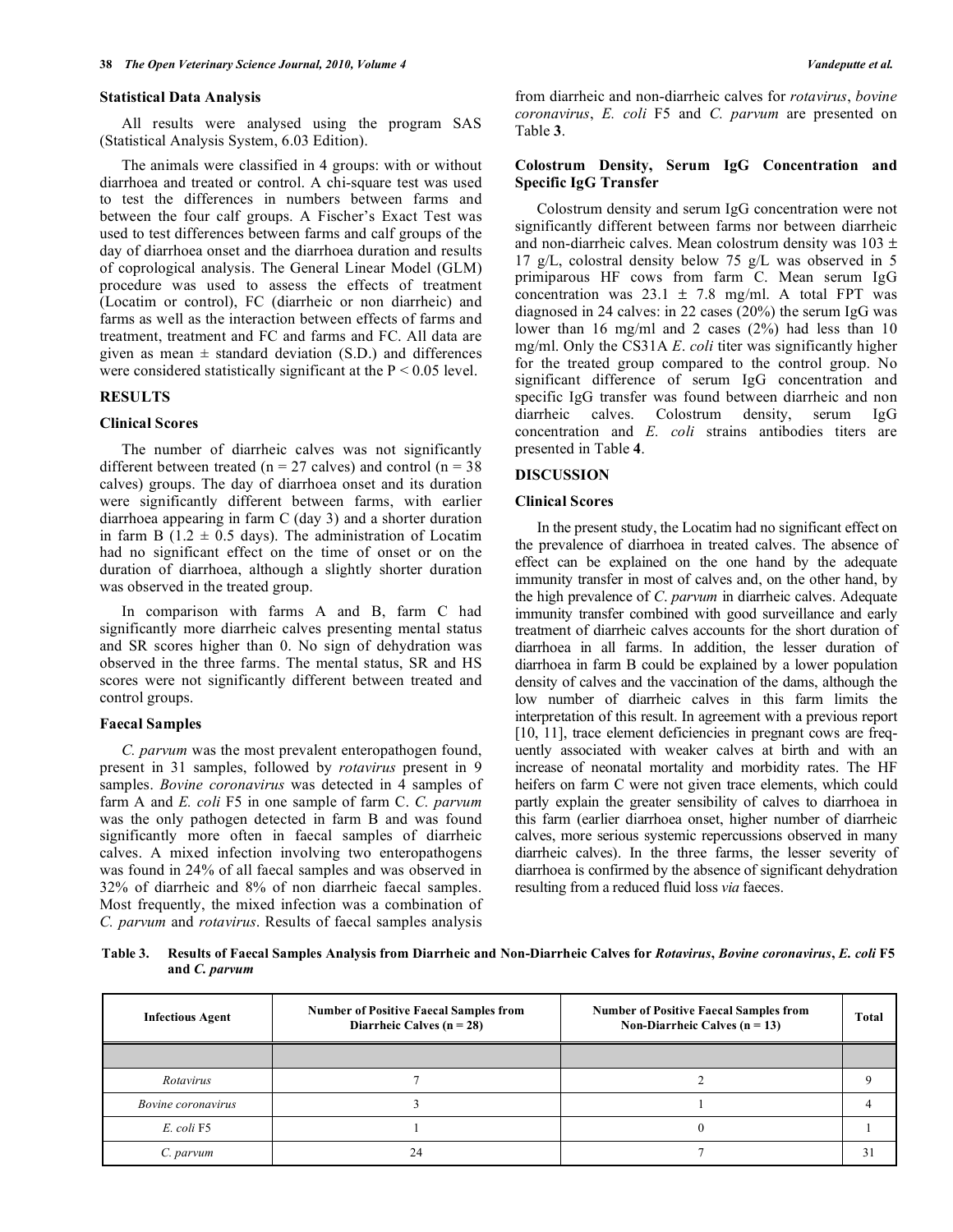| Farms       | <b>Categories</b> | Colostrum<br>Density (g/L) | Serum IgG<br>Concentration<br>(mg/ml) | <i>E. coli</i> Strains Antibodies Titers (log (1/Dilution)) |                     |                     |                     |
|-------------|-------------------|----------------------------|---------------------------------------|-------------------------------------------------------------|---------------------|---------------------|---------------------|
|             |                   |                            |                                       | F <sub>5</sub>                                              | CS31A               | <b>F17</b>          | <b>F41</b>          |
|             |                   |                            |                                       |                                                             |                     |                     |                     |
| A           | Diarrheic         | $109 (\pm 15)$             | $21.0 \ (\pm 7.1)$                    | $2.11 \ (\pm 0.30)$                                         | $1.92 \ (\pm 0.33)$ | $4.08 (\pm 0.26)$   | $2.69 \ (\pm 0.40)$ |
|             | Non diarrheic     | $107 (\pm 14)$             | $22.0 \ (\pm 7.8)$                    | $2.08 (\pm 0.41)$                                           | $1.92 \ (\pm 0.33)$ | $4.08 (\pm 0.18)$   | 2.78 ( $\pm$ 0.38)  |
|             | Treated           | $106 (\pm 15)$             | $22.1 (\pm 7.5)$                      | $2.10 \ (\pm 0.35)$                                         | $2.03*(\pm 0.33)$   | $4.07 (\pm 0.26)$   | $2.74 \ (\pm 0.43)$ |
|             | Control           | $112 (\pm 13)$             | $19.7 (\pm 6.7)$                      | $2.10 \ (\pm 0.31)$                                         | $1.70 \ (\pm 0.19)$ | $4.11 (\pm 0.19)$   | $2.68 \ (\pm 0.30)$ |
|             |                   |                            |                                       |                                                             |                     |                     |                     |
| B           | Diarrheic         | 95 $(\pm 19)$              | $28.4 (\pm 8.1)$                      | $2.20 \ (\pm 0.21)$                                         | $1.96 \ (\pm 0.33)$ | $4.06 (\pm 0.13)$   | $2.56 \ (\pm 0.39)$ |
|             | Non diarrheic     | $103 (\pm 18)$             | $24.7 (\pm 9.1)$                      | $2.29 \ (\pm 0.39)$                                         | $1.88 (\pm 0.32)$   | $4.08 (\pm 0.20)$   | $2.73 \ (\pm 0.70)$ |
|             | Treated           | $103 (\pm 17)$             | $27.0 \ (\pm 10.2)$                   | $2.26 (\pm 0.39)$                                           | $1.96*(\pm 0.29)$   | $4.06 (\pm 0.21)$   | $2.69 \ (\pm 0.72)$ |
|             | Control           | $97 (\pm 20)$              | $22.7 (\pm 4.5)$                      | $2.29 \ (\pm 0.29)$                                         | $1.77 (\pm 0.34)$   | $4.09 \ (\pm 0.15)$ | $2.67 \ (\pm 0.45)$ |
|             |                   |                            |                                       |                                                             |                     |                     |                     |
| $\mathbf C$ | Diarrheic         | 99 $(\pm 18)$              | $21.4 (\pm 6.1)$                      | $2.19 \ (\pm 0.23)$                                         | $1.77 (\pm 0.24)$   | 4.04 ( $\pm$ 0.24)  | $2.74 \ (\pm 0.37)$ |
|             | Non diarrheic     | $100 (\pm 17)$             | $26.8 (\pm 8.8)$                      | $2.24 (\pm 0.27)$                                           | $1.87 \ (\pm 0.30)$ | 4.11 ( $\pm$ 0.22)  | 2.71 ( $\pm$ 0.24)  |
|             | Treated           | $100 (\pm 17)$             | $22.2 (\pm 6.1)$                      | $2.19 \ (\pm 0.22)$                                         | $1.90*(\pm 0.27)$   | $4.09 \ (\pm 0.26)$ | $2.76 \ (\pm 0.36)$ |
|             | Control           | $100 (\pm 19)$             | $25.3 (\pm 9.0)$                      | $2.24 (\pm 0.27)$                                           | $1.71 (\pm 0.23)$   | $4.05 (\pm 0.21)$   | $2.70 \ (\pm 0.28)$ |

**Table 4. Mean Colostrum Density, Serum IgG Concentration and** *E***.** *coli* **Strains Antibodies Titers in the Three Farms for the Diarrheic, Non Diarrheic, Treated and Control Calves** 

 $*$ Indicates a statistical significance (p< 0.05).

#### **Faecal Samples**

 *C. parvum* was detected in 76% of faecal samples, which is higher than the prevalence of 32 to 55% observed in diarrheic calves in other studies [12-15]. However, a large proportion of samples were provided by diarrheic calves in which the shedding of *C. parvum* is showed to be significantly higher [14, 16]. *Rotavirus* and *bovine coronavirus* were found in respectively 22% and 10% of faecal samples, which is lower than prevalence of respectively 32.5% and 13.6% described in diarrheic calves by [12] in Vendée. The adequate immune status of calves associated with a reduced excretion of enteropathogens probably plays an important role in this observation.

 The prevalence of *E*. *coli* F5 is lower than that found in diarrheic calves by  $[17]$   $(11.9\%)$  and by  $[13]$   $(12.5\%)$  in Spain, by  $[18]$   $(3%)$  in southern Britain, by  $[15]$   $(5.5%)$  in Switzerland and even in Belgium in 2005 (11.2%) (personal communication, ARSIA) but is in agreement with the prevalence of 2.6% found in Norway [14]. As for *rotavirus* and *bovine coronavirus*, the lower detection of *E*. *coli* F5 could be explained by an adequate transfer of the colostral immunity and a reduction of the infectious pressure related to the Locatim administration. In this study, mixed infections were more frequently detected in diarrheic calves and, according to [13, 15, 17], the most common mixed infection was *C*. *parvum-rotavirus*. The low prevalence of the *E*. *coli* F5 strain and the absence of search for the F41, F17 and CS31A *E*. *coli* strains restrict the assessment of Locatim efficacy against colibacillosis diarrhoea.

### **Colostrum Density**

The mean colostral density of  $103 \pm 17$  g/L was above the common threshold value of 75 g/L and reflects the fact that beef cows produce smaller amounts of more concentrated colostrum [19]. This adequate colostrum density provides more than 45 g/L of IgG necessary for a minimal ingestion of 100 g of IgG recommended for adequate passive immunity transfer [2, 20]. The lower colostrum density observed in 5 HF primiparous could largely be related to the parity and breed of the cows [8, 21].

### **IgG Serum Concentration**

The mean serum IgG concentration of  $23.1 \pm 7.8$  mg/ml was above threshold values of 10 mg/ml [22] or 16 mg/ml [23] classically used to diagnose a total FPT. The prevalence of total FPT observed in this study was lower than the 40% described in some reports [21] and could be related to a timely distribution of an adequate quantity of high quality colostrum. Moreover, this adequate serum IgG concentration confirms that the C-section commonly performed in the BB breed is associated with a good vitality of calves at birth. The IgG serum concentration did not differ significantly between the treated and the control groups of the three farms, probably because the amount of specific IgG (6 g) provided by Locatim was negligible in comparison with the amount of IgG  $(\pm 180 \text{ g})$  provided by colostrum. The effect of Locatim could possibly be highlighted with a colostrum containing less IgG.

# **Specific IgG Transfer**

 Contrary to the study of [24] performed with the same lactoserum, the effect of Locatim is only significant for the CS31A strain in our study. This lack of significant effect for the 3 other *E*. *coli* strains could be attributed to a high level of specific antibodies in colostrum, likely related to a high prevalence of these strains in the three farms.